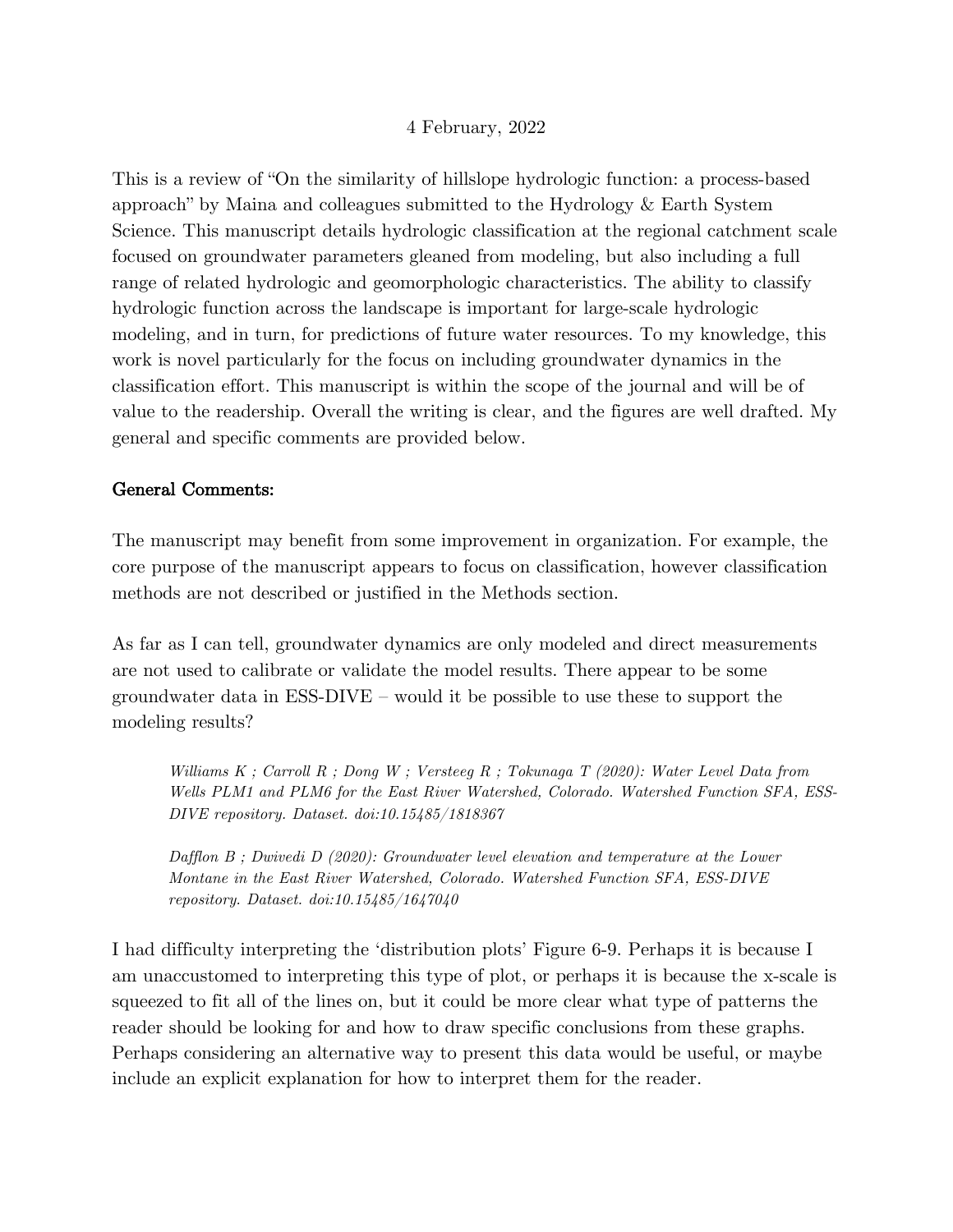The authors may wish to consider splitting section 3 up into separate 'results' and 'discussion' sections to improve organization and help guide the reader to where data are presented vs where they are contextualized. In general, the discussion content of this section builds primarily examines patterns within the results of this study and builds only limited links to past work – more complete referencing in the discussion may help to improve contextualization of this research within the broader body of scientific work.

The 'summary and conclusions' section could be condensed by removing the summary and focusing on the core conclusions of this research.

## Line Comments:

| Line $#$   | "quote from manuscript", Comment                                                                                                                                                                                                                                                                                                        |
|------------|-----------------------------------------------------------------------------------------------------------------------------------------------------------------------------------------------------------------------------------------------------------------------------------------------------------------------------------------|
| 69-71:     | Perhaps provide a reference as evidence that would call this assumption into<br>question?                                                                                                                                                                                                                                               |
| 85:        | "300 mm" Does this mean 'within a single hillslope'? Where does this number<br>come from?                                                                                                                                                                                                                                               |
| $85 - 86:$ | Where do the order-of-magnitude numbers come from?                                                                                                                                                                                                                                                                                      |
|            | 98-100: "In this studyfunctional zonation." As I understand this, the authors are<br>defining "functional zonation" as the seasonal change in groundwater levels.<br>Later, on line 110, the authors appear to state that 'hydrologic function' is an<br>equivalent term of 'functional zonation' (my apologies if I have misunderstood |

t term of 'functional zonation.' (my apologies if I hav this). If this is the case, why not just stick with the term as originally defined and be consistent, rather than introduce a synonym that may add confusion? Additionally, it is somewhat unclear how the 'integrated hydrodynamic response' can be effectively captured by simply the seasonal changes in groundwater level – this would seem to ignore any unsaturated zone dynamics that do not directly affect the water table such as storage, partitioning, plant water use, etc. I recognize the argument present on line 89 that groundwater is linked with unsaturated zone processes, however Maxwell and Condon found this on a continental scale using 1km model cell resolution, and it is not clear that the same relationship is robust at the hillslope scale. I am not suggesting that groundwater level is unimportant, but rather that it's unclear if it is truly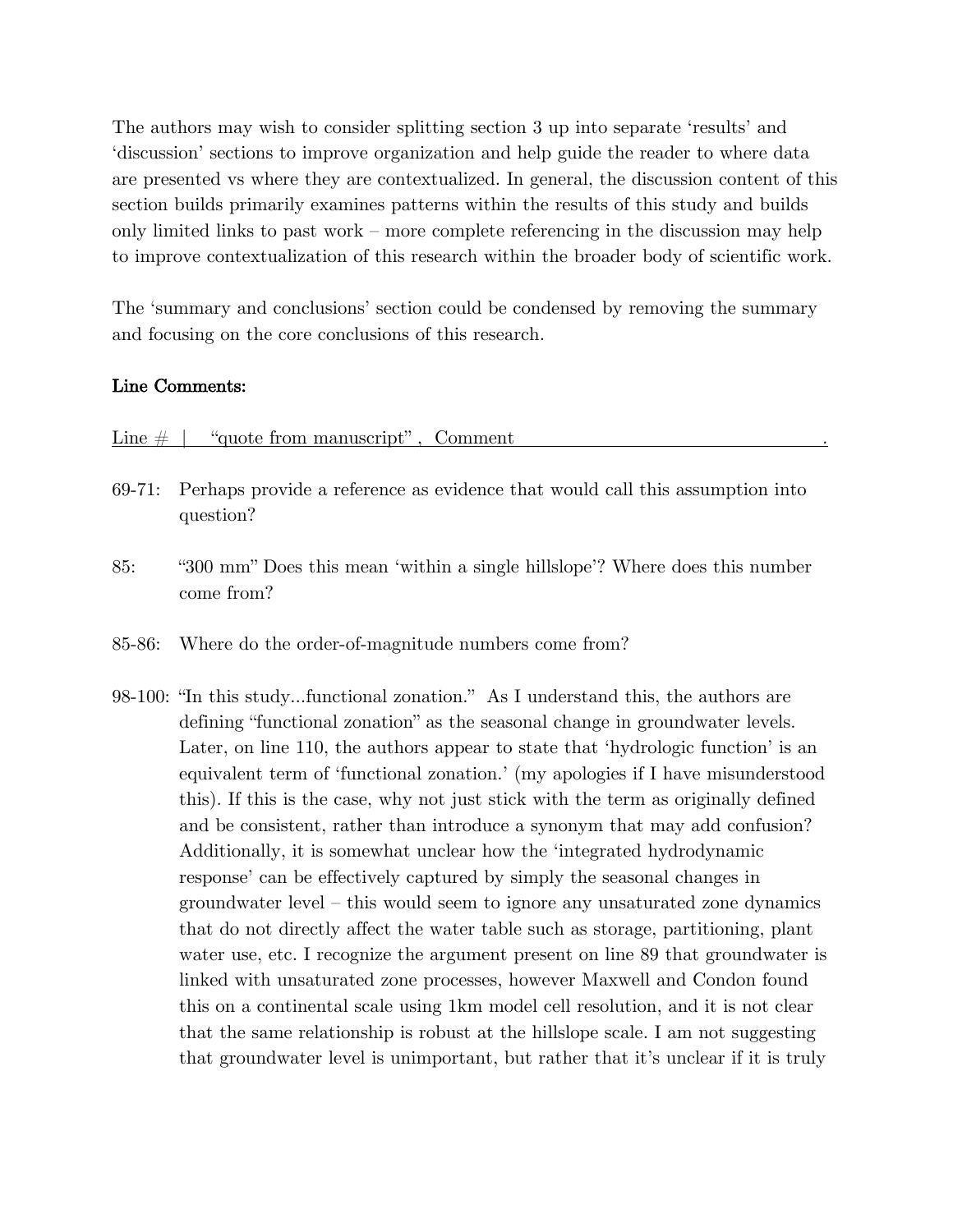appropriate as a proxy that 'integrates' the whole hydrologic "story" of a hillslope or watershed.

- Figure 2: The y-axis tickmarks could be improved: WTD only 1m and 3m are labeled, and tick marks of apparently .3333 m are provided, which is a bit awkward as an uneven number. on the SWE exist, the 200mm and 800mm labels don't appear to line up with any tick marks.
- 242-246: I am unclear: is the WTD plotted in Fig 2 a measured value or a model output? from this sentence it appears to be a model output, but it is unclear.
- 248: "beginning of snowmelt (i.e., May)": based on Figure 2, it appears that snowmelt might begin in April or perhaps earlier?
- 249: perhaps this is nuanced, but the timing of events on Figure 2 is slightly different than noted in the text: apparently, the groundwater level begins to rise somewhat before the SWE begins to decrease substantially. Maybe the issue is just that the text is describing snowmelt, while the graphic is illustrating SWE (i.e., there may be substantial snowmelt occurring before SWE begins to decrease.
- 249: "peak discharge is mostly observed in June and July when the snow melts" Again, my apologies for being pedantic, but based on how I read the graph, it appears that SWE goes to zero by around May  $13<sup>th</sup>$ , so somewhat before peak discharge.
- 253: deltaP1 & P2: are these parameters defined for the first time in this paper, or is there a reference that could be cited with a more precise definition? "This variable indicates the ability of the hillslope to release water" This seems vague: would it also be dependent on inputs, antecedent conditions, etc.? it appears to carry units of "meters" so it's unclear how it quantifies the ability of a hillslope to release water. Similar comment WRT delta P2 "contains information about the storage and the recharge capacity"

264-267: reference needed or more complete explanation?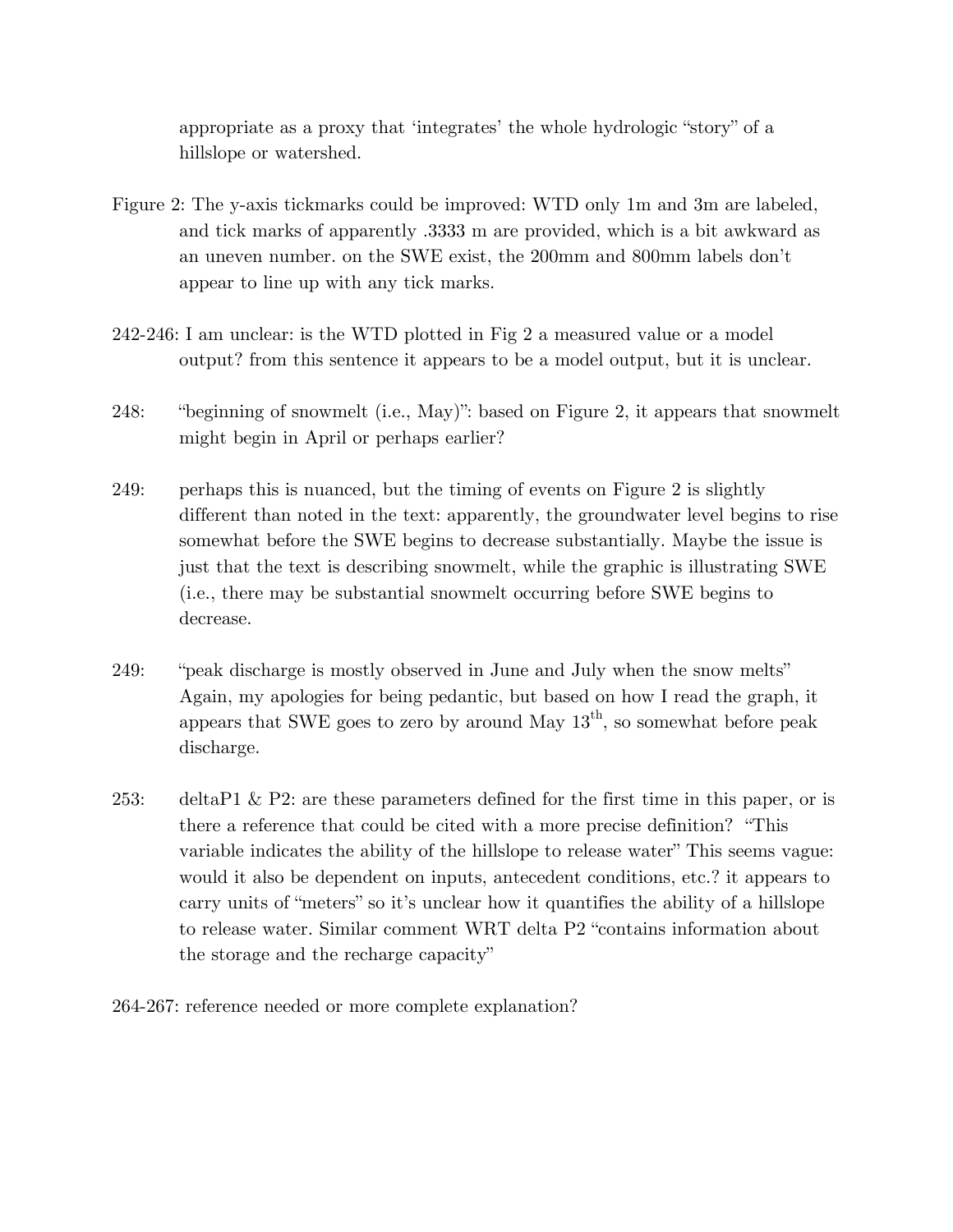- 268: "Figure 3 shows the classification" Is this really showing anything 'classified' the caption seems to be more accurate "spatial distribution of average values. Perhaps I am misunderstanding and the text could just be clarified.
- 280-281: "These two patterns are different from each other, and they are also different from the ones associated with the land surface processes…" It may be helpful to provide a brief characterization of how these patterns are different.
- 283-285: "…complementary information, with areas with high ΔP1 having low WTD because the strong changes in groundwater levels, as quantified by  $\Delta P1$ , lead to a deep WTD." Suggest rewording in a more straightforward way to improve clarity. Also, it is not immediately clear to me why "strong changes in groundwater levels" should result in deep water table. Why could two systems not have the same mean value with different standard deviations?
- Figure 4: Overall this is a nice figure, but a possible suggestion to improve readability would be to color-code the bottom left boxes with a red-white-blue color scale scaled to the strength and sign of the correlation to make it easier to digest at a glance. Also, some type of lettering/numbering scheme may make it easier to draw the reader to the correct part of the figure when discussing the figure in the text.
- 297-298: "…the two variables provide the same information." This is inconsistent with earlier in the text where  $\Delta P1$  and  $\Delta P2$  are defined (253-259) as containing different information.
- 298-299: "TWI, AI, SWE, WTD, and ΔP1 are significantly correlated with elevation." What is the threshold for significance? The correlation between Elevation and  $\%$  Bare is **not** included on this list (correlation coefficient  $= 0.8$ ), while the correlation between Elevation and TWI is included (correlation coefficient  $=$   $-$ 0.76).
- 302-304: "A high correlation between the percent of forests and the elevation is found in the mid-elevation whereas grassland shows a high correlation in low and high elevations" I am unsure how to read the figure to interpret different correlations at different elevation ranges, as suggested by this text.
- 304-305: The sentence feels repetitive, suggest rewording.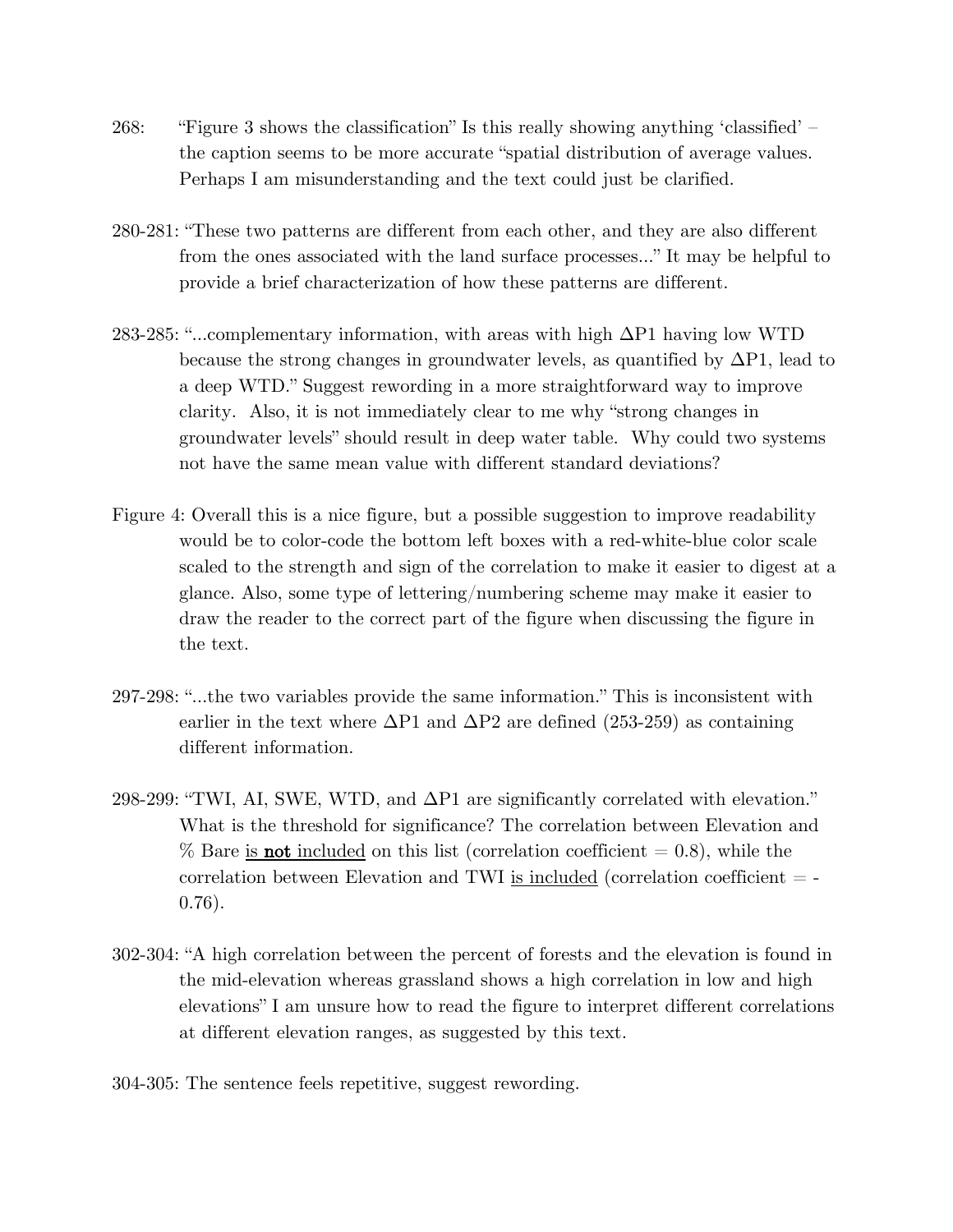- 305-306: "ΔP1 is, in general, well correlated to all these variables" Does this suggest that a correlation of -0.24 and -0.35 indicates well-correlated variables? Suggest stating the metrics used for deciding if correlation is strong or not.
- 306-307: "…the selected variable contains valuable information about these variables." Suggest rewording to improve clarity.
- 312-314: "Regions with shallow WTDs have the highest … changes in WTD do not impact ET." I am having trouble discerning the indicated relationships from Figure 4. Specifically, the exponential behavior and threshold are not clearly visible.
- 325-316: "classifications…zones" I am slightly struggling with how 'classification' and 'zones' are being used here. What are identified as "zones" appear to me – as a reader – to be classes assigned to the underlying polygons. Perhaps it would be helpful to more explicitly define these terms.
- 317-318: "…grouping was made based on the manual selection of natural grouping in the
- 318 "probability density function." This is unclear. Perhaps the method could be elaborated on in the Methods section? The explanations between 318-366 are helpful, but they generally come across as arbitrary: for example, why are elevation cut-offs at 3000 and 3500 m used? Should this be based on some statistical property of the dataset? This applies to all categories except "clustering."
- 316-366: Seems like this could be in the "methods" section.
- 378-379: "…zones with the least variability…" It's unclear why this is 'an important metric that provides a degree of performance for the method's ability to delineate zones.' Also, this statement could benefit from a reference to support it.
- 401-402: " the essence of that classification" Unclear what this means.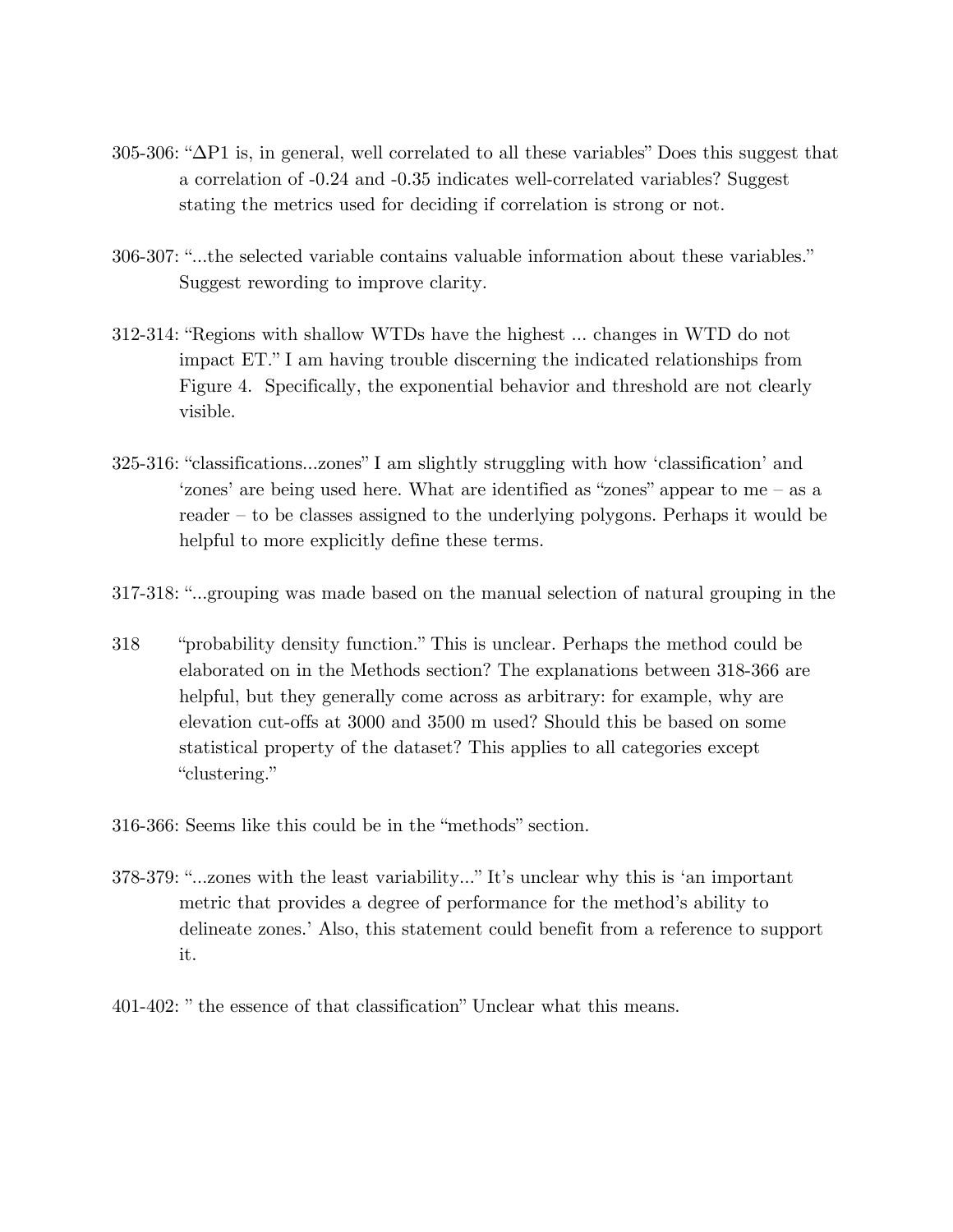- 402: "excellent index for identifying hillslopes with similar elevation" It's unclear why you would want to do this? why use these indirect observations when elevation is directly available?
- 408-411: I find it difficult to follow the logic here. Why is it desirable to 'distinguish zones of similar elevation?' How can similar results also indicate that they yielded the same results?
- 412: "average percentage" I'm not sure I follow: the table does not have any numbers expressed as percentages. I think they are possibly reported as fractional values, and just updating the numbers to percentage would make this clearer.
- 413-420: I am unsure how describing the contents of the table here is helping the reader to take away any particular conclusions. For example: "The selected classifications lead to similar conclusions, hillslopes associated with zone 1 have mainly grasses…" So in many (but not all) of the classifications, there is more than 50% grassland for zone 1… but what does this mean? what does this tell us about the classification or the hydrology? Furthermore, this statement is misleading because two of the classifications have grassland <40% for Zone 1. Similarly: "…zone 2 have mostly identical percentage of forest and grasses…" It's unclear what 'mostly identical' means since the numbers are not equal (i.e., they are not identical). The remainder of the paragraph describing Table 2 is similar – it's unclear how to interpret these results, or what they mean.
- 429-430: "The classifications based on elevation and AI allows clearly distinguishing the hydroclimate associated with each zone" I am unable to interpret Figure 7 in such a way to understand how the information provided can 'clearly distinguish the hydroclimate.' I see the brief explanation provided in the following lines 430-432, however I still am unable to see how this information or interpretation is represented in the figure.
- 440-441: "this type of classification mainly describes how a given hillslope release water based on its topographic structure" It is unclear what this means or how it is interpreted from the results presented.
- 451-452: "A hillslope hydrologic function should aim to describe how a hillslope partitions, stores, retains, and releases water." Great – this is useful, however perhaps it could be presented in the Introduction to set up this concept for the manuscript.